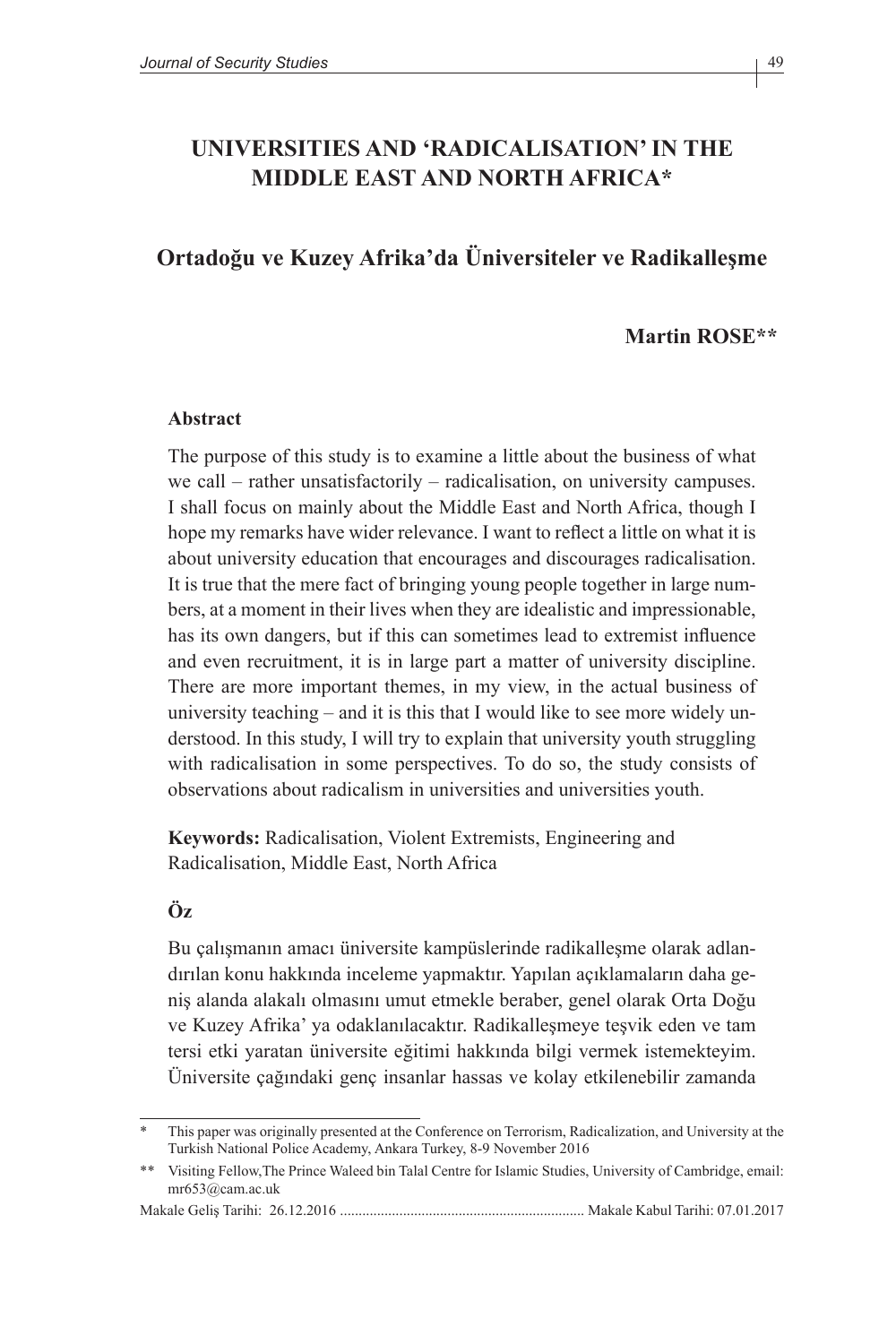olduklarından onları üniversite ortamı olan kalabalıkla bir araya getirdiğimizde, bu onların kendi tehlikeleri olmaktadır. Ancak, bu durum bazen radikalleşmeden etkilenme ve aşırıcılığa katılma olsa da, bu daha çok üniversite disiplinin bir sorunudur. Benim anlaşılmasını istediğim üniversite öğreniminin daha fazla önemli konuları olduğudur. Bu çalışmada üniversite gençliğinin radikalizm ile mücadelesini bazı bakış açılarından açıklamaya çalışacağım. Bunu gerçekleştirmek içinde, üniversitedeki ve üniversite gençliğindeki radikalizmle ilgili bazı gözlemleri çalışmada açıklayacağım.

**Anahtar Kelimeler:** Radikalleşme, Aşırıcılık Yanlıları, Mühendislik ve Radikalleşme, Ortadoğu, Kuzey Afrika

### **Introduction**

It is notable that when we talk about a connection between education and 'radicalisation,' there is a strange assumption that we must be talking about a connection between *lack* of education and radicalisation. Although academic researchers have paid a lot of attention to the much more interesting and sometimes surprising connection between higher education and violent extremism, more popular analysis continues to examine the assumption that poor education conduces to radicalisation.

About a month ago, the British newspaper the *Guardian* ran a report by Jason Burke headlined *Islamic militant groups' recruits likely to be well educated, study finds* (Burke, 2016). World Bank analysts, looking at internal *Daesh* recruitment records acquired by German BKA [*Bundeskriminalamt,*  The Federal Criminal Police Office of Germany], covering 3,803 foreign recruits to the *Daeshi* jihad, were able to do some fairly fine-grained analysis. The research will, according to the *Guardian* – and I am quoting Burke here - "reinforce the growing conclusion among specialists that there is *no* obvious link between poverty or educational levels and radicalisation." The World Bank study found that 69% of recruits reported at least a secondary level education while "15% left school before high school and less than 2% are illiterate". The educational level of recruits from North Africa or the Middle East was significantly greater than that of most of their compatriots, the researchers found. "A large fraction have gone on to study at university … Recruits from Africa, south and east Asia and the Middle East are significantly more educated than individuals from their cohort in their region of origin (Burke, 2016).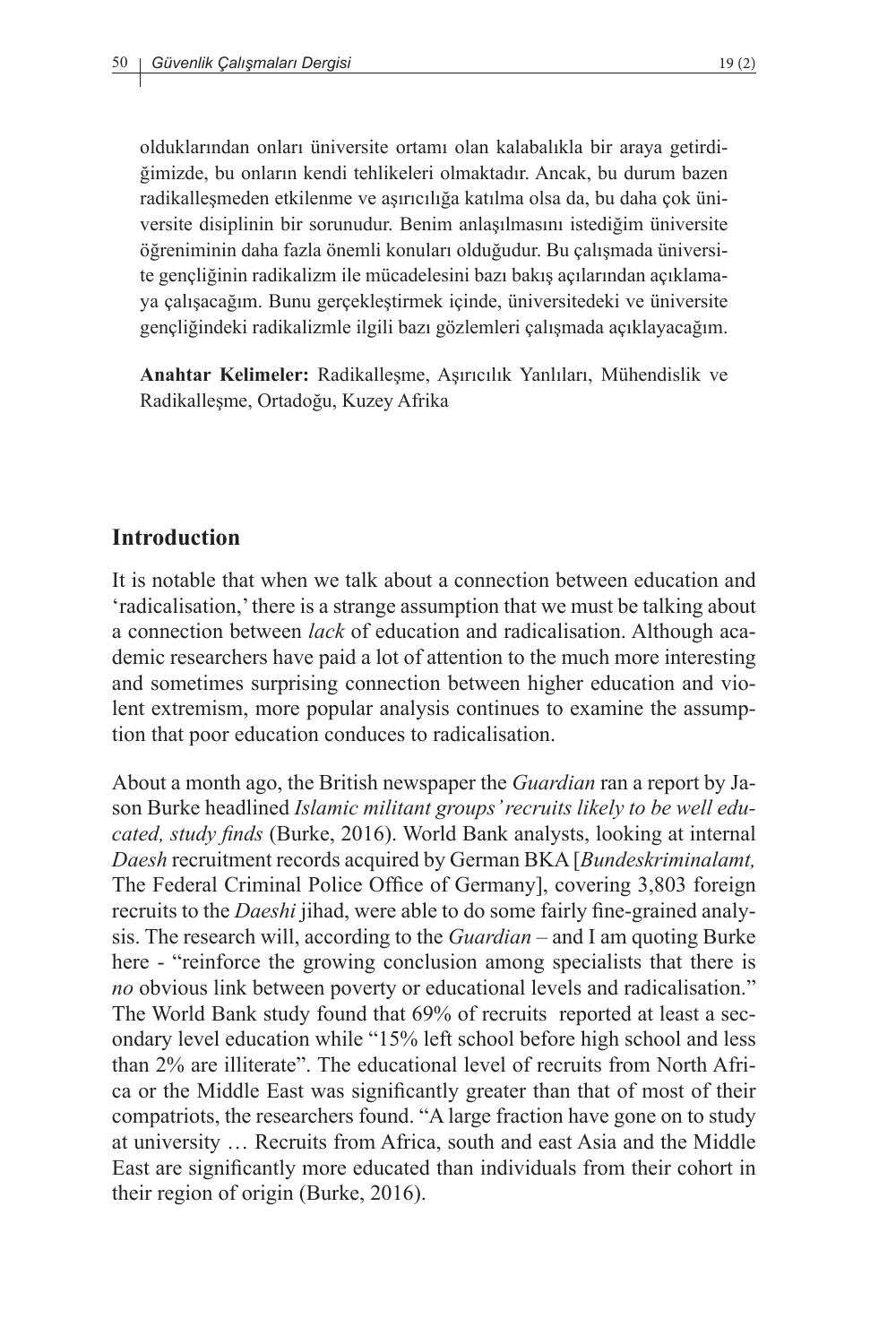This certainly doesn't support the odd assertion that "there is no obvious link between … education levels and radicalisation." In using these figures to contradict a correlation with *low* educational achievement, the author downplays the correlation with *high* educational achievement – or at least with progression beyond school.

It is the product of an easy assumption that poverty and lack of education lead to desperation, and that desperation coupled with a sense of 'nothing to lose' is a motor for terrorism. As Claude Berrebi put it in a 2007 paper, "the intuitive expectation is for terrorist organizations to be populated by individuals who have the lowest market opportunities." He stresses that this understanding has been widely accepted – and many commentators quote Eli Wiesel who famously wrote, "What is it that seduces young people to terrorism? It simplifies things. The fanatic has no questions, only answers. Education is the way to eliminate terrorism." (Jai, 2001). Berrebi quotes frequent couplings by politicians and statesmen of 'poverty and ignorance' in accounting for radicalisation and terrorism; and there is a widespread, attractive and plausible assumption that education, *tout court*, is a powerful answer to terrorism (Berrebi, 2007).

## **Education, Radicalization and the Evidence**

But the evidence doesn't support this conclusion, as the World Bank report figures cited by the *Guardian* make clear (World Bank MENA Region, 2016). An intriguing chart in the report itself shows that in every single case except that of those coming from Eastern Europe, the average number of years of education of *Daeshi* recruits *exceeds* the regional average for their region of origin. This is most marked in North Africa (where the difference is 3 years of education), Sub-Saharan Africa (5 years) and the Middle East (3 years); Western Europe shows a difference of 2 years. "We find," write the World Bank report's authors, "that Daesh did not recruit its foreign workforce among the poor and less educated, but rather the opposite" (World Bank, 2016).

There is no evidence published in the report allowing a comparison specifically of the proportion of university graduates between *Daesh* and the wider regional population, but research published by Diego Gambetta and Steffen Hertog in 2007 found that almost half (48.5 percent) of *jihadis* recruited within the MENA [Middle East and North Africa] region prior to that date had higher education of some sort, and that "the over-representation of university-educated in our sample relative to the general population of their countries is significant." (Gambetta and Hertog, 2007). A sample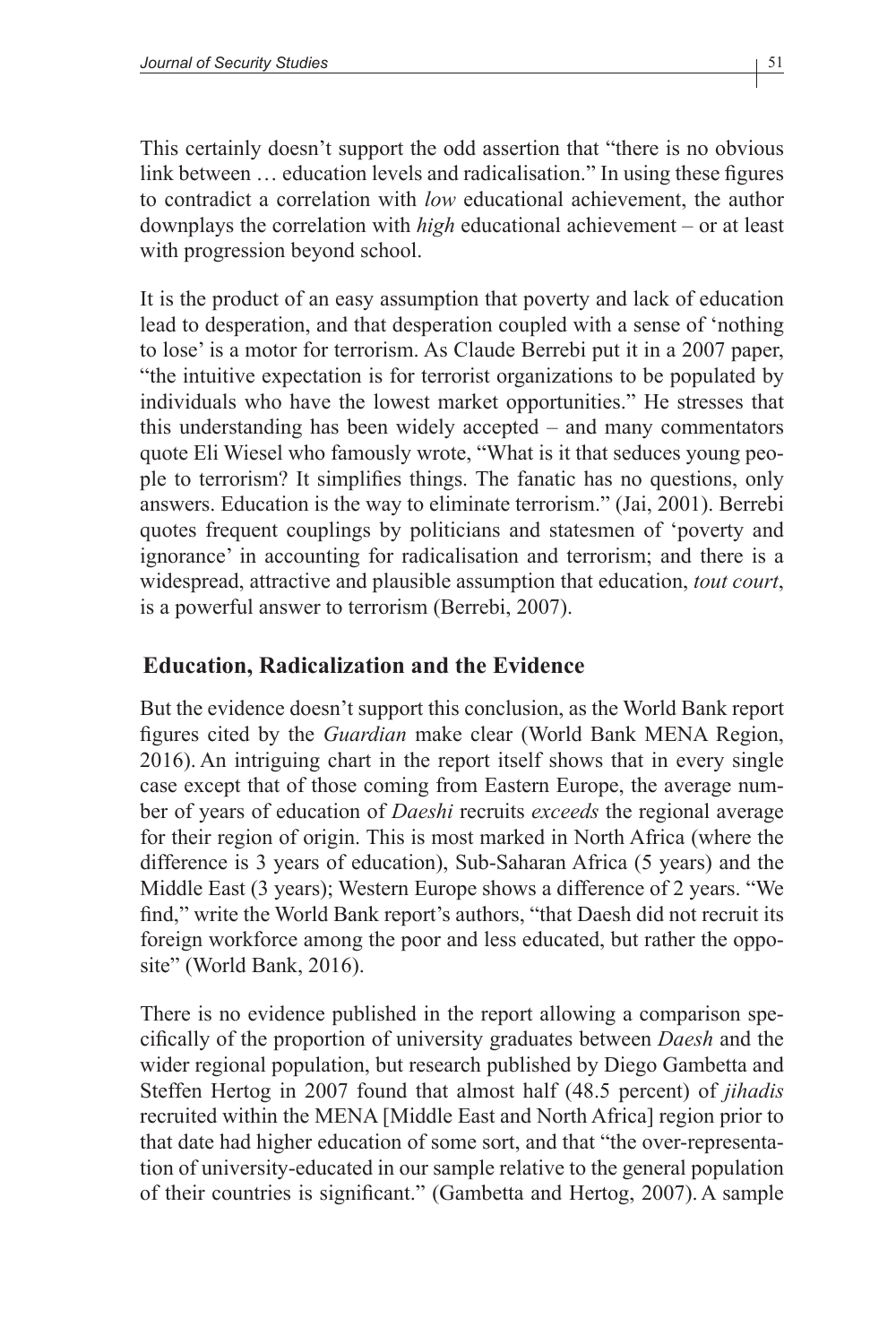examined by the *Centre for Religion and Geopolitics* in 2016 found that 46 percent had attended an Higher Education institution, though 22% had dropped out without completing (Ahmed, et al., 2016).This can be broadly compared with a regional mean figure of 25.8 percent gross enrolment in tertiary education, a figure which, broken down between the four major 'suppliers' is (or rather was at the time of the research) 32.6 percent in Egypt, 10.6 per cent in Morocco, 28.6 per cent in Tunisia and 27.7 percent in Saudi Arabia (World Bank, 2008). Jihadism is, it seems, a profession that attracts graduates. Accordingly, the first observation is that – perhaps counterintuitively - those who have attended university are in relative terms more likely than the general population to become 'violent extremists.'

This question has been widely discussed by researchers, much of whose emphasis has been on trying to work out how education and the conditions of a specific society interplay. For example, Brockhoff et al. (2015: 1207) analysed 133 countries over 23 years and concluded that "education at lower levels (primary education) leads to more terrorism for a cluster of countries where poor [socio-economic, politico-institutional and demographic] conditions abound, while high level education (university education) reduces domestic terrorism for a cluster of countries where conditions are more favourable." This makes sense: where societies are able and willing to respond to the growing expectations of an increasingly educated population, allowing those expectations to drive change, it can well be positive: where they can't, or won't, respond to that growing level of expectation, pressure for forced change builds up – or as the economists have it "due to poor country-specific circumstances, advances in education may not sufficiently increase the opportunity costs of terrorism, because the relevant transmission channels do not work properly" (Brockhoff, et al., 2012).

# **Education in the Middle East and North Africa**

In the background to this debate is the huge expansion – what the French call *massification* – of higher education across the world, in countries at each end of the scale set out in the paper I have just been discussing. It's worth pausing to look very briefly at the growth of Higher Education in the recent past. Universities today are very different to the institutions that my generation, whether in Europe or the Middle East, attended. Between 1992 and 2012 the world's student population rose from 14 percent to 32 percent of the relevant age-group. The number of countries in which that proportion passed 50 percent rose from five to 54 (The Economist, 2015). Raw student numbers worldwide, 105 million in 2002, are expected to more than double again in the 13 years 2012-25, reaching 262 million (Maslen,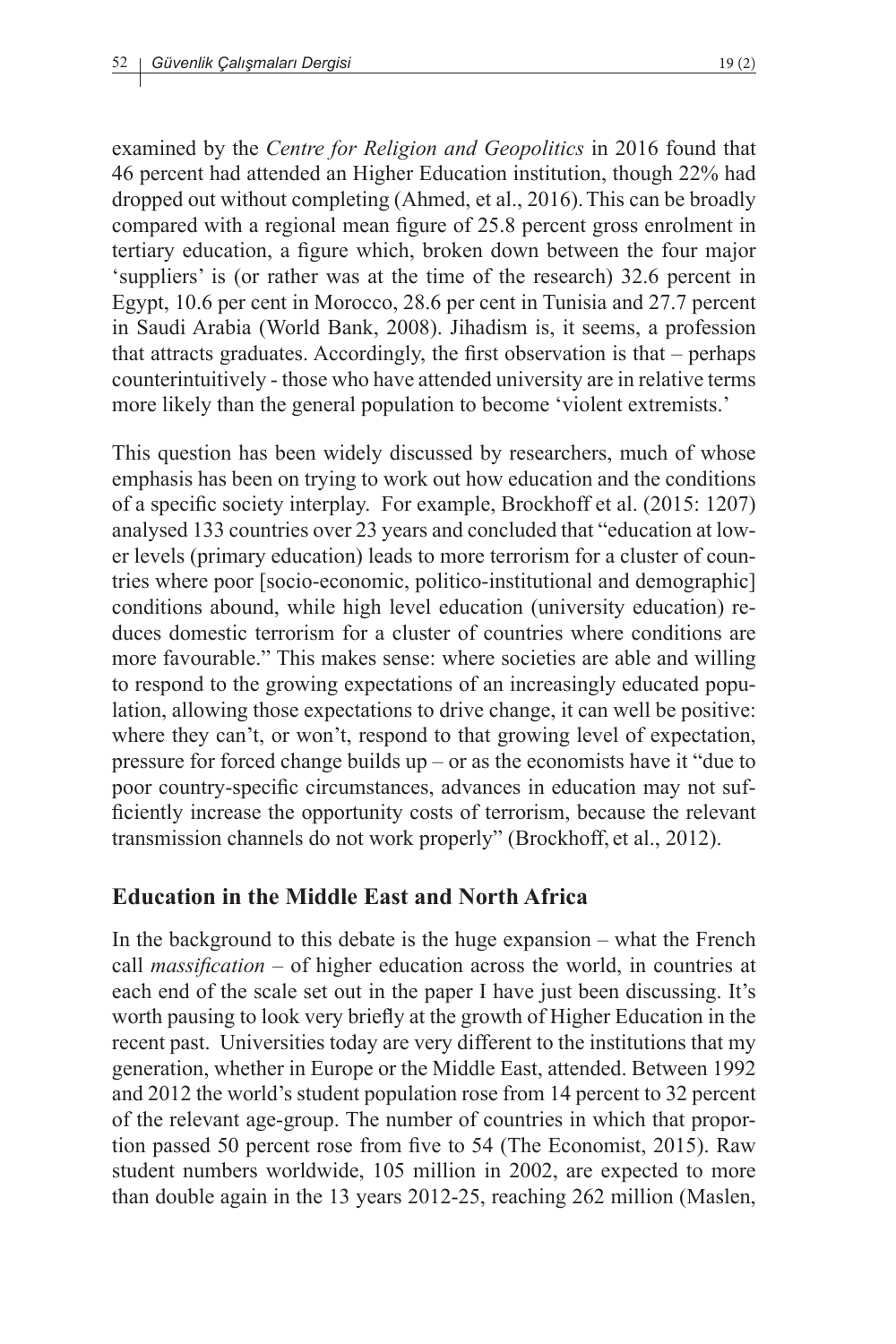2012).A higher and higher proportion of the world's young population is passing through universities, and as well as centres of creativity, innovation and improved life-chances, they are inevitably also becoming focuses of disappointment, when the outcomes do not match the expectations and hopes raised.

This growth in numbers is visible in Europe – in Britain, the proportion of young people in university has gone from 3.4 percent of the age-cohort in 1950 to almost 50 percent today. Such growth is piously and generally (though not necessarily correctly) held to be a good thing – and the positive correlation between a rising percentage of graduates in the population and economic development is assumed to be causal. However, there are clearly by-products not just in the *unemployment* of graduates, but also in their *under-employment* – the colonisation of unskilled jobs by graduates unable to find skilled work. In the United Kingdom in 2015, 30.8 percent of young graduates were employed in unskilled jobs, and 13.4 percent were either unemployed or inactive (gov.uk and Times Higher Education, 2015). This is true too in much of Middle East and North Africa and across the world – and it will get much worse as student numbers continue to explode.

The question of why this is so, is hard to answer precisely. Important, though, is the fact that throughout the region, so overloaded and even broken is the higher education system and its relationship with the wider national economy, that (unlike in most of Europe) in almost every country in MENA a university degree today *reduces* rather than increases the chance of finding a job. This is of course not quite as simple as it sounds, because the graduate's expectation of a job is not the same as that of a primary school leaver – the graduate will often hold out for something that he or she considers 'appropriate.' Nonetheless, as a United Nations Development Program report in 2010 described the situation in Egypt, rather crisply, "It seems true that an educated person is at no advantage when it comes to finding his/her way in the job market. In fact, the opposite seems to be true" (United Nations Development Program, 2010). Across the region, 20-30 percent of graduates are unemployed (World Bank, 2013).

In Morocco it is common to hear the faculties of letters in particular described as *chantiers de chômage*, or 'factories of unemployment,' and brutal as the description is, it is all too often true. As the student population grows everywhere, so does graduate unemployment: many of the economies of the world are producing graduates much faster than they can create graduate jobs, and the result is frustration, bitterness and despair. It is logical to suppose that this pool of unemployed but educated people will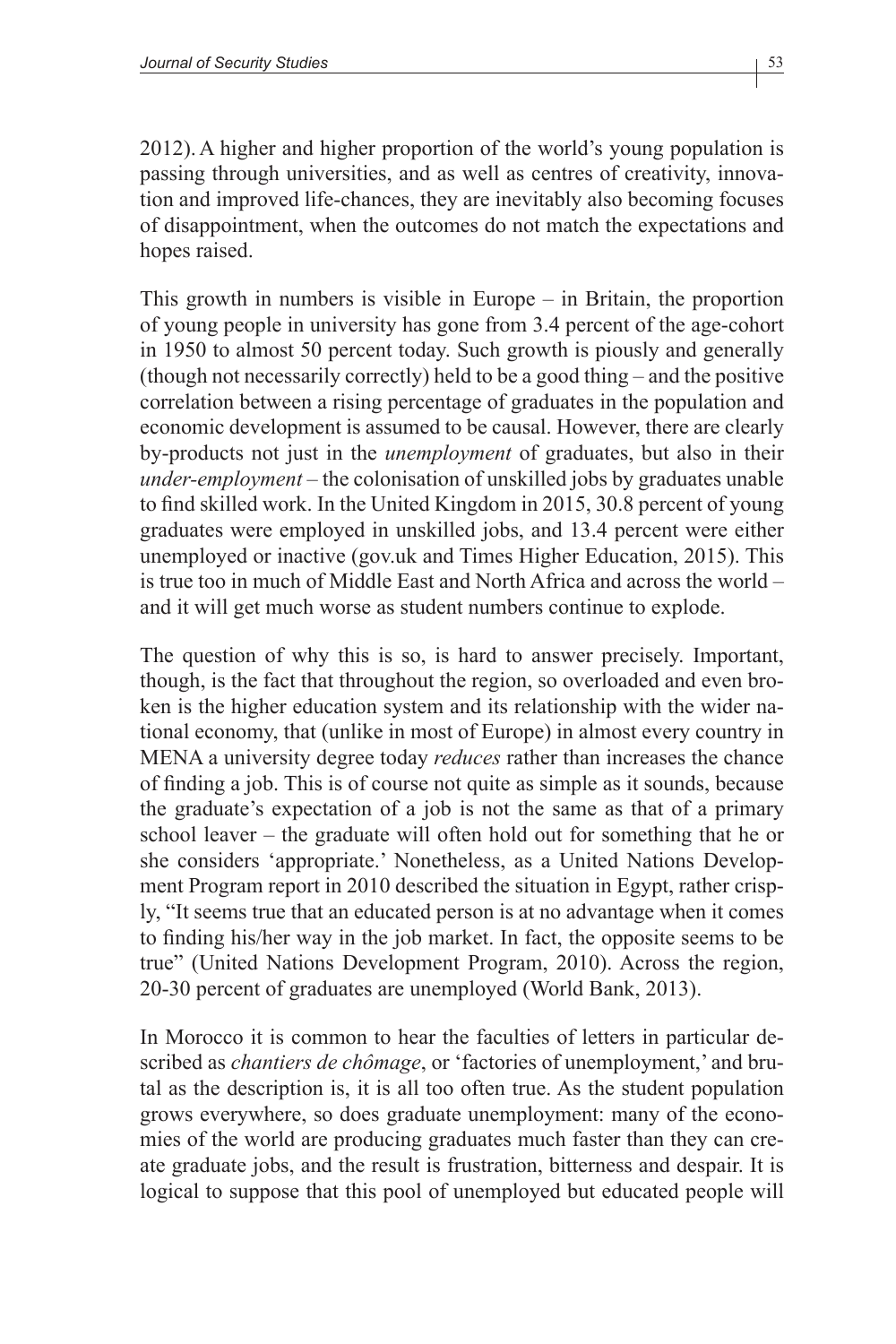provide fertile possibilities for the recruitment of extremists. The argument goes that hopes raised and then dashed – particularly when education has historically seemed so sure a way to a better life – are motivators to radicalisation. It may seem logical, but has not been demonstrated, and in fact as we shall see, the courses of study which provide the largest numbers of violent extremists are those with the lowest, not the highest, unemployment rates.

Unemployment is significantly differentiated by subject. The massive expansion of Higher Education across MENA has been achieved by enlarging the numbers studying the humanities and social sciences (with their lower unit costs) much faster than those studying STEM [Science, Technology, Engineering, and Math] and medicine. This means, clearly, that the employment pressures on Social Science and Humanities graduates are greater than on their scientific and technical peers – hence the Moroccan quip about 'factories of unemployment.' And it coincides with reform and very significant contraction, right across the region, of the bloated civil services which have in the past been the main employers of humanities and social science graduates. Twenty percent of Egyptian men, and 50 percent of Egyptian women, born in 1978 found their first job in the public service: by 2009 those figures were 5 percent and 25 percent respectively (Egyptian Central Authority for Organisation and Administration, 2009).

Unsurprisingly, where we can differentiate, the figures are pretty clear: in Algeria, to take one example, the graduate unemployment rates are 28.7 percent in the social sciences, 27.3 percent in the humanities, 18.1 percent for scientists and 14.8 percent for engineers (Furceri, 2012). This is typical of North Africa. In Morocco, according to one leading authority, 80 percent of all graduate unemployed come from Islamic Studies, Arabic and the three school-teaching-orientated science courses, Chemistry, Biology and Physics (Guerraoui, 2013). STEM and medicine students are much fewer in number: across the region humanities and social sciences make up 63 percent of the student body, STEM students 23 percent and medical students 6.7 percent. The World Bank observes that STEM graduates are likely to be in higher demand because "scientists and engineers are likely to contribute more to economic growth than are social scientists or students of the humanities" (World Bank, 2008a). This is relatively, but no longer absolutely, true – unemployment amongst engineering graduates, while still comparatively low, is rising. The disparity of numbers and the differential unemployment might easily lead one to expect that levels of frustration and thus susceptibility to radicalisation, are higher amongst graduates in the humanities and social sciences.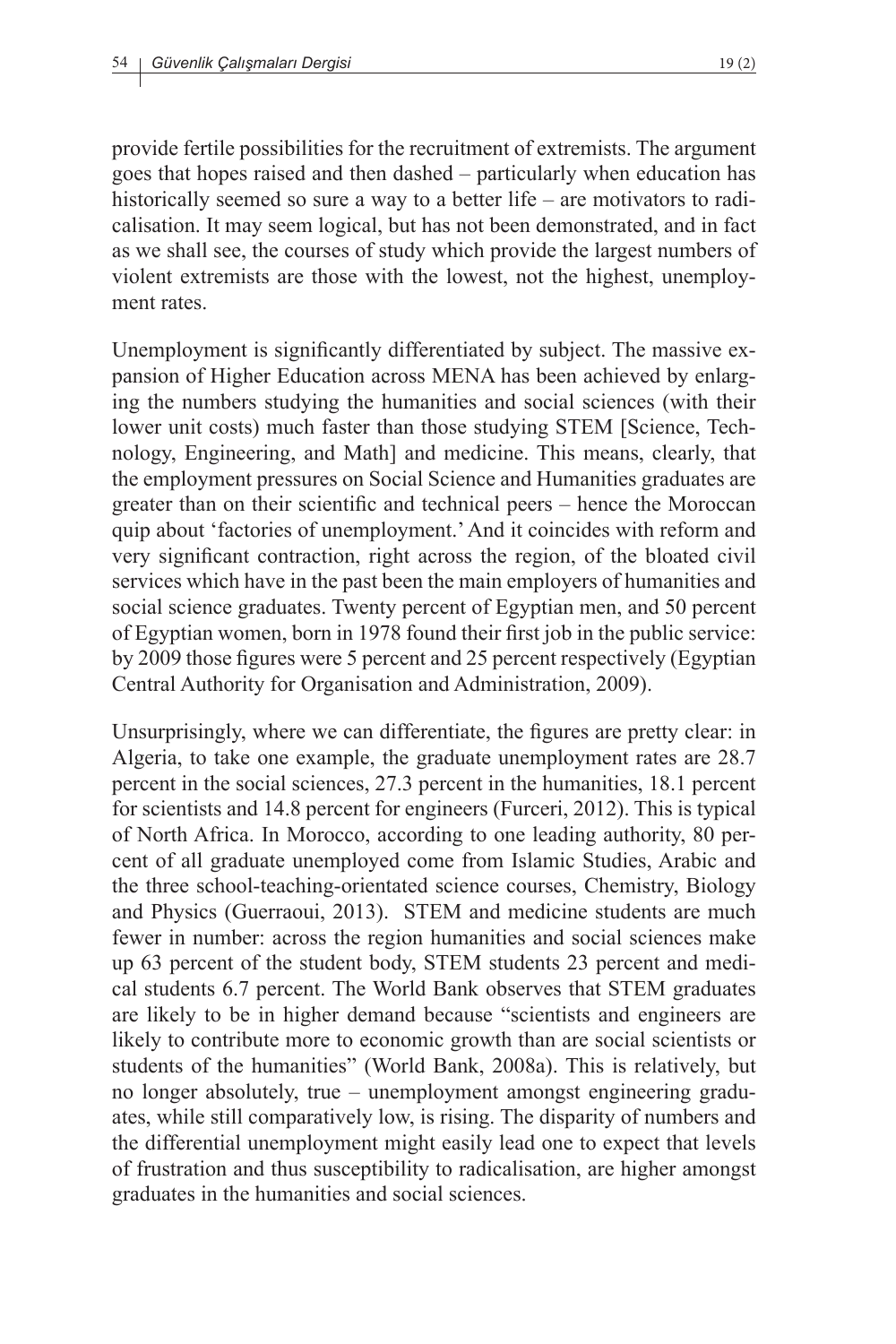This is not the case, and this perhaps counter-intuitive fact lies at the heart of understanding campus radicalization. A great deal of accumulating anecdotal evidence, and research by (among others<sup>1</sup>) Diego Gambetta and Steffan Hertog (2016), demonstrates fairly convincingly that STEM graduates in general, and (although this specific is disputed) engineers in particular, have slightly but significantly higher levels of recruitment to jihad than social scientists and humanities students.

As a consequence, the second observation is that unemployment, disappointment and frustration are growing amongst graduates; but that despite an intuitive causality, jihadi recruitment is not evenly distributed amongst graduates of different disciplines.

## **Education Field and Radicalization**

The Gambetta and Hertog study (2016), called *Engineers of Jihad*, is fascinating and thought-provoking. It deserves to be dwelled upon because its implications rather than its arguments are most relevant. Essentially, they first demonstrate that engineers are over-represented: 44 percent of graduate *jihadis* recruited in the region, and 59 percent of those (many fewer) recruited in the West, had engineering degrees, and conclude that engineers "are over-represented amongst Islamic radicals by two to four times the size we would expect" (Gambetta and Hertog, 2016). Stephen Schwartz, examining the radicalisation of doctors, notes that "the radicalisation of Muslim doctors … is systematic" (Schwartz, 2008). They and other writers note a number of other interesting correlations: "though engineers," writes Gambetta, "are over-represented in both violent and peaceful Islamic groups, holders of 'Other Elite Degrees' (i.e. medicine and natural sciences) are much more strongly represented among the latter. Islamism seems to be appealing to both, but engineers seem much more prone to take the step to violence." A 2010 Demos report on radicalisation in the UK notes that "terrorists are more likely to hold technical or applied degrees – medicine, applied science, and especially engineering. [Non-violent] radicals by contrast were much more likely to study arts, humanities and social sciences" (Bartlett, et al., 2010). Finally (though there are many more examples) a Tunisian study published in 2015 recorded that "science rather than liberal arts students are more attracted to jihadist groups" – "according to the study," the commentator goes on, "students in mathematics and technology disciplines have the highest rate of recruitment to extremism – 19 percent, followed by natural sciences, chemistry and physics at

<sup>1</sup> There is a useful literature review in Brockhoff et al., op. cit., p3-4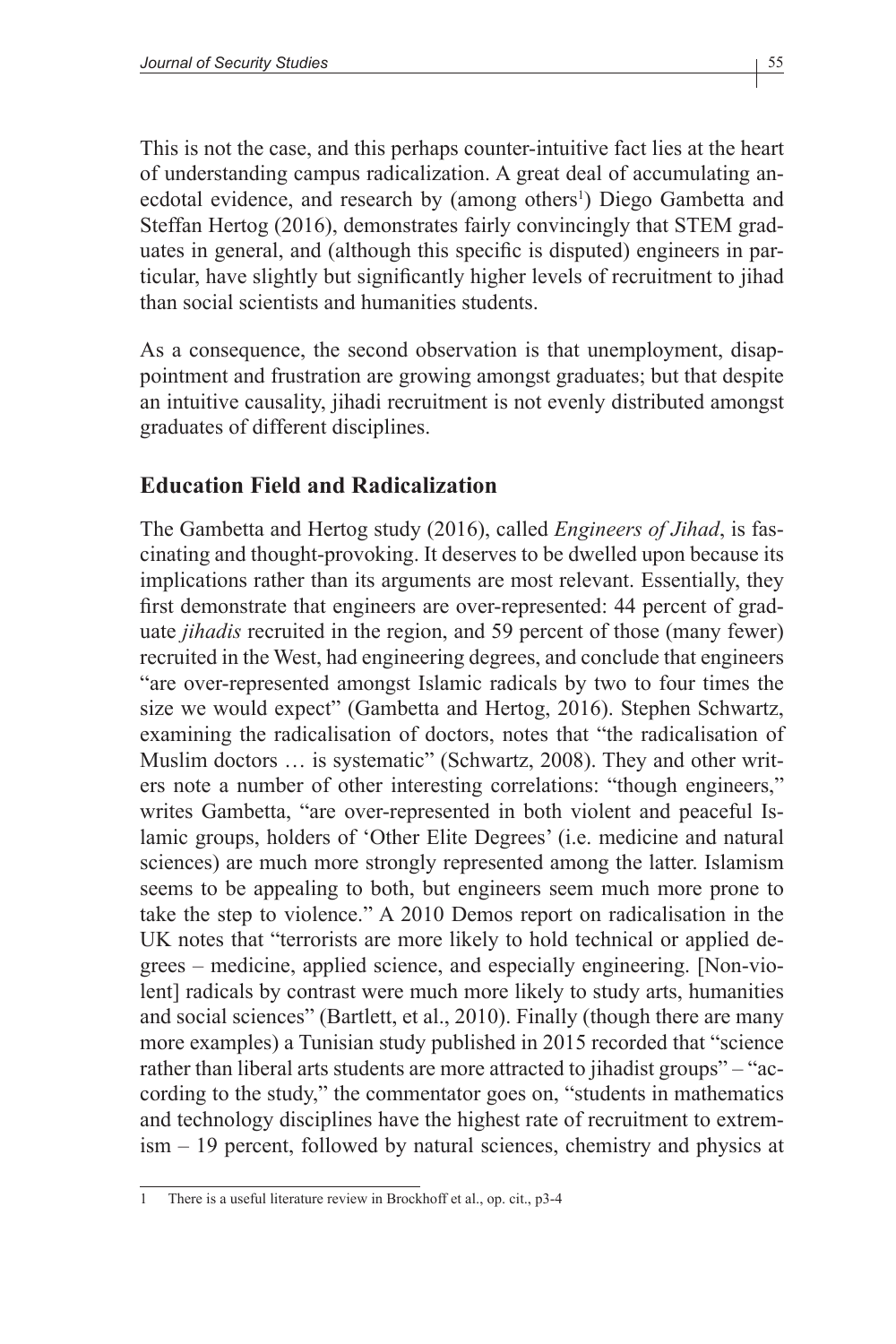It is probably worth setting aside (informative as it is) the apparent preponderance of engineers, because the educational point is just as well made by a broader group of disciplines – particularly STEM and medicine – 'elite degrees' that between them furnish the largest number of recruits; and this point has been made too for other countries, including, for Turkey in the 1990s, by Göle (1997: 56). The third observation therefore is that there is – for reasons to be established – a marked preponderance of recruits to radical violence, amongst graduates of technical and scientific faculties, and particularly engineers. I stress though that is not to suggest that there is some causal connection between engineering and radicalisation – though highly significant these figures are very small and the preponderance marginal: jihadists are often engineers, but engineers are very seldom jihadists.

Why is this so? Here we can follow Gambetta and Hertog a little way further, summarising their arguments. They suggest that there are various possible contributory factors. The prestige value of the medical, engineering professions in particular is probably important: graduates from these courses do represent something of an elite, often social as well as intellectual. In another recent study, Neil Ketchley and Michael Biggs find that "Islamists tended to come from university faculties admitting students with higher grades, and from faculties that recruited from students taking science rather than literature in secondary school," and thus trace back the 'Islamist elite' to school in a way to which I shall return in a moment (Ketchley and Biggs, 2015).

Gambetta and Hertog also suggest that the sociological history of the engineering profession in the region is important – the very fact that it has expanded so much since independence after the mid-20<sup>th</sup> century, and then contracted again, leaving those with the greatest feeling of achievement and entitlement most acutely disappointed and vulnerable. The Algerian sociologist Ali el Kenz calls the first generations of engineers "the spoilt children of the new states," suggesting the heightened disenchantment to which they are vulnerable when no longer "spoilt" (Kenz, 1995: 565-579).

But the most interesting passage in their analysis is about what they call the 'engineering mentality.' This is a synecdoche – a shorthand way of describing something bigger than just engineering. The concept is very simply that there is something in the way engineering in particular (but also other technical and scientific disciplines) are taught that conduces to a black-and-white, binary view of life. This has often been observed, and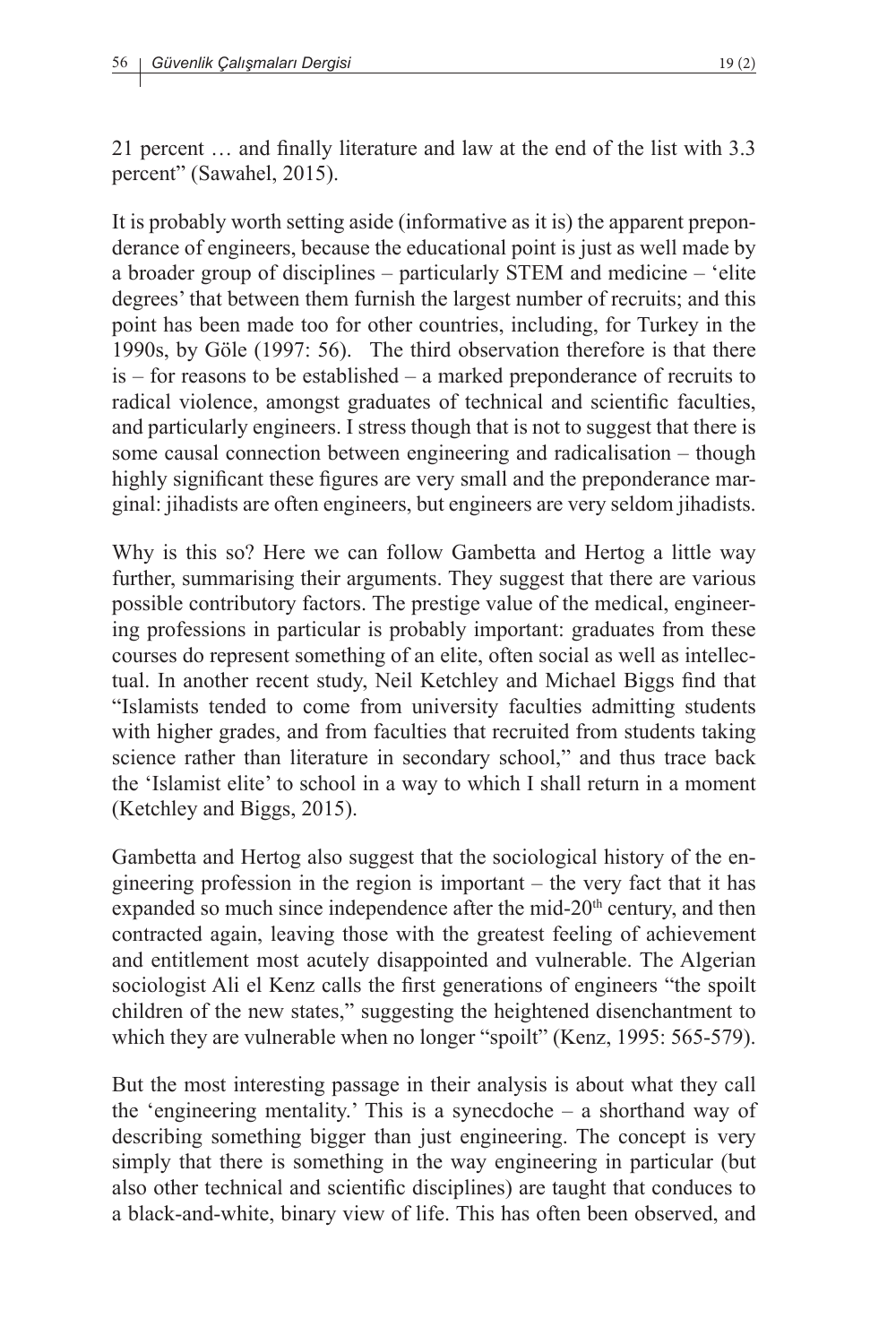one interesting instance is a British intelligence dossier Gambetta quotes, describing jihadi recruitment in the UK as seeking individuals who are "very inquisitive but less challenging," and noting particular attempts to recruit "people with 'technical and professional qualification,' particularly engineering and IT degrees."

Gambetta and Hertog (2016) find that there are three core characteristics of the 'engineering mindset (globally and in all cultures):' *monism*, *simplism* and *preservatism*, which they relate tentatively to characteristics of the thinking both of doctrinaire Islamists and of jihadis. "Whether American, Canadian or Islamic, and whether due to selection or field socialisation, a disproportionate share of engineers seems to have a mindset that inclines them to entertain the quintessential right-wing features of *monism* – 'why argue when there is one best solution' – and of *simplism* 'if only people were rational, remedies would be simple.'" As for *preservatism*, "its underlying craving for a lost order, its match with the radical Islamic ideology is undeniable: the theme of returning to the order of the Prophet's early community is omnipresent in most Salafist and jihadist ideology" (Gambetta and Hertog, 2008: 48-49). And exploring further the implications of this 'engineering mindset,' the former CIA analyst Marc Sageman adds: "The elegance and simplicity of [Salafism's] interpretations attract any who seek a single solution, devoid of ambiguity. Very often these persons have already chosen such unambiguous technical fields as engineering, architecture, computer science or medicine. Students of the humanities and social sciences were few and far between in my sample" (Sageman, 2004: 116). (Interestingly, Gambetta tentatively finds the opposite in left-wing extremist groups – an *over*-representation of social scientists.). The fourth observation, therefore, is that the so-called 'engineering mentality,' which I prefer to call 'binary' (because the label is unfair and perhaps unkind to engineers) is characteristic of those seeking extreme and often violent solutions; and that it is marked by an intolerance of ambiguity and nuance.

All this is very interesting, not just for what it tells us about engineers, but even more for what it tells us about higher education in the humanities and social sciences, and then about education in general. Because the opposite is also true. There is very little recorded recruitment from the arts and social science courses into the jihad – with the single exception of Islamic Studies, which is not really a social science at all (and provides fewer recruits than engineering).<sup>2</sup> There are very few humanities and social sci-

<sup>2</sup> Interestingly, for Egypt, Ketchley and Biggs show that more graduate Islamists (their sample is of those arrested after the army coup against Morsi) in fact come from the traditional (and multi-faculty) religious university of al-Azhar than come from degrees in Islamic Studies at secular universities, well enough represented though the later may be.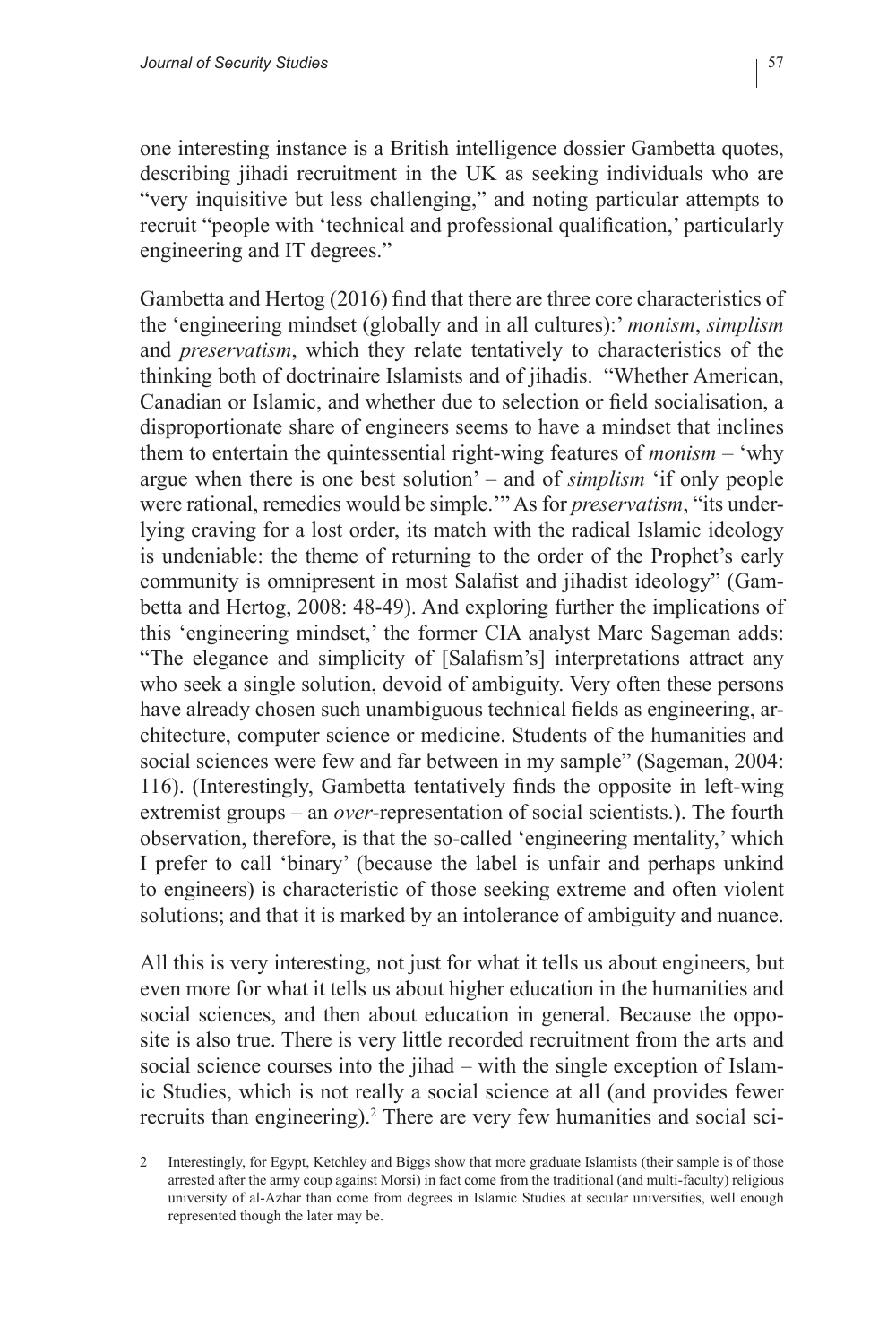ence students amongst identified graduate jihadis. Why? A former Muslim Brother quoted by Hisham Kandil in his book *The Muslim Brotherhood*, says, "In the social sciences one learns that someone made an argument, another criticized it; and history validated or disproved it. Questioning received wisdom is welcomed. In natural sciences by contrast, there are no opinions, only facts. This type of matter-of-fact mentality is more susceptible to accepting the Brotherhood's formulas which present everything as black or white." Kandil himself comments that "highly educated Brothers (including 20,000 with doctoral degrees and 3,000 professors) come overwhelmingly from the natural sciences … absent, however, are students of politics, sociology, history and philosophy" (Kandil, 2015: 34-35).

This is remarkable in itself, but the more so because these are precisely the disciplines that are most overcrowded, most underfunded and have the highest unemployment rates. The disciplines, in other words, from which on the face of it one might have expected disgruntled *jihadis* to emerge. But on the whole, they do not. This suggests that the humanities and social sciences, even when poorly taught in under-resourced universities, to uninspired students, have what we have called elsewhere the effect of 'immunising the mind' (Rose, 2015). This seems to suggest a powerful truth – that the training of students in handling ambiguity is a strong prophylactic against radicalisation.

# **Critical Thinking**

In discussing this question, the phrase 'critical thinking' comes up regularly: we should, it is asserted, be training young people in 'critical thinking.' This is perhaps another way of saying what Kandil's Muslim Brother expressed in the pithy phrase "Questioning received wisdom is welcomed." If this is right, then the best possible preventative for jihadi recruitment is an open-minded, questioning education – a training in analysing, examining, weighing up and accepting or rejecting ideas. And this in turn means two things: firstly, that the social sciences and humanities deserve much more weight and funding than they have had in recent years; and secondly that engineering and the sciences need to be taught in a way that avoids binary yes/no answers, and encourages the interrogation of received wisdom through the philosophy and the sociology of science. Accordingly, the fifth observation therefore is that teaching in a way that encourages and prepares students to ask difficult questions, to question received wisdom and not to take No for an answer in the intellectual sphere, is effective and essential. This openness is indivisible, which can make it difficult for authoritarian regimes, whether secular or religious, to accept: but it is essential.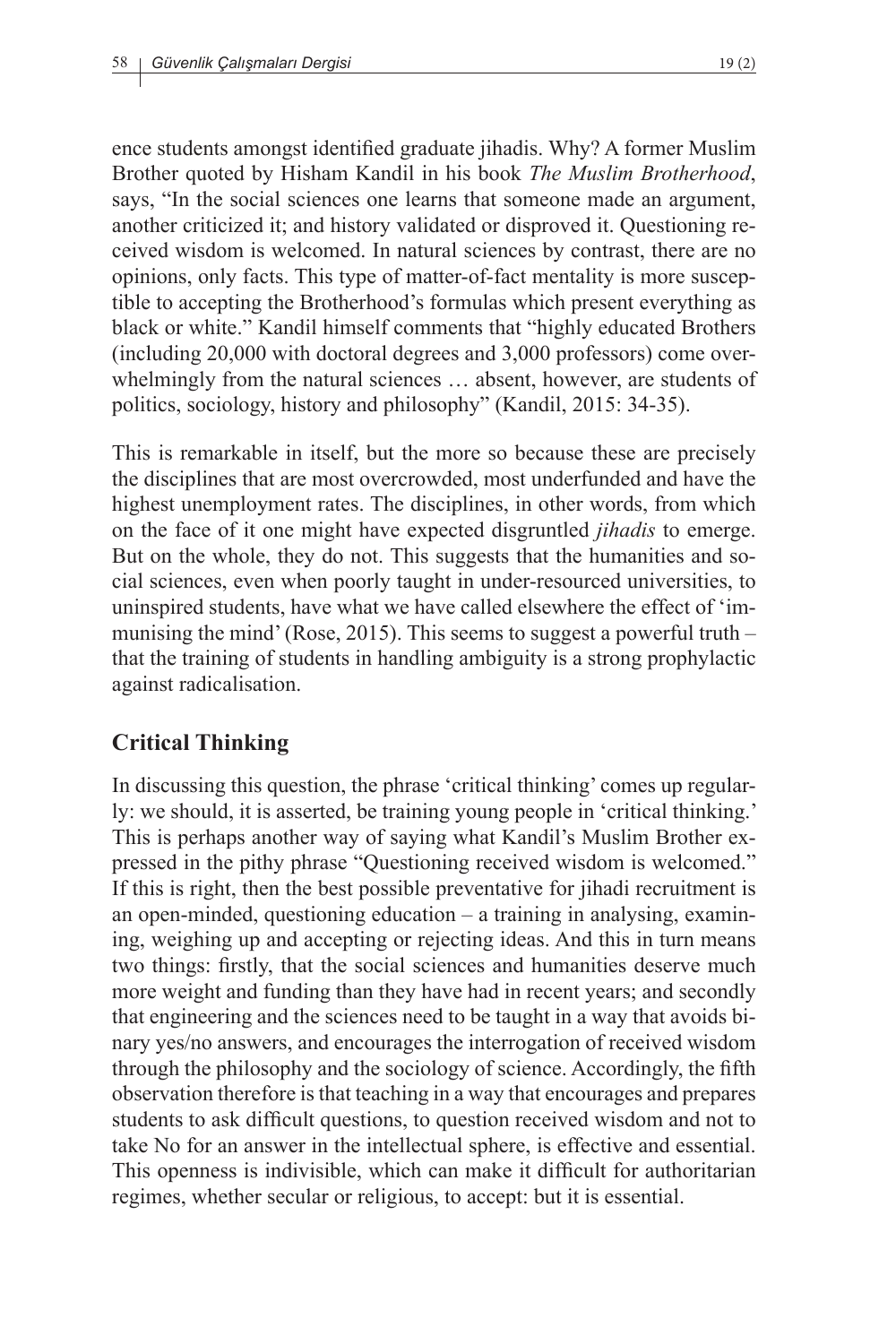Openness is, however, the essence of education. Critical thinking is (or should be) absolutely fundamental to the Western university, and by analogy to universities across the world founded on the Western model, which is to say the great majority of Higher Education Institutions: universities exist to seek, to critique and constantly to redefine truth. And universities that aspire to being radically non-Western are not really any different. One Muslim writer on education puts it like this: "It is important that Muslims realise that knowledge is always a human construct that results from human beings' endeavours to understand the world. The classical knowledge that is based on the Islamic epistemology … is not absolute and unchangeable;" (Hussein, 2007: 49-58) or, in the words of Ziauddin Sardar, "Ideology is the antithesis of Islam. It is an enterprise of suppression and not a force of liberation. Islam is an invitation to thought and analysis, not imitation and emotional following" (Sardar, 2003: 171).

We suggest that the key to equipping young people to resist the facile simplicities of radicalisation is not (as often suggested) an ever more intense effort to teach them what are thought of as the *right* answers, the *right* ways of thinking, in order to keep them from the *wrong* way; but that it lies in equipping them to think for themselves. There is much talk of teaching 'values' and 'tolerance,' and while these are in all sorts of ways very good things, we doubt that alone they offer a very effective prophylaxis against radicalisation. For a start, they are always swimming against the tide. I would suggest that most MENA education systems have gone down a dangerous path which has had the effect of closing down, rather than opening up, the creative enquiry that should stand at the heart of education. The emphasis that the Arab Human Development Report (AHDR) notes on "submission, obedience, subordination and compliance" has left the Arab World with education systems that by and large replicate the form of Western systems, but without their (far from uniform) creativity, adaptability, resources or focus on the individual student (Arab Human Development Report, 2003: 53-54). The result is not good – indeed, as we see, it can be very dangerous.

That the ossification described by Arab Human Development Report in 2003 is through no desire of the students, is suggested by (among other evidence) a piece of research undertaken in Saudi Arabia in 2011. In the course of this study, researchers for Center for Strategic and International Studies (CSIS) asked a sample of 4,500 university students whether they agreed with the statement "Teachers should let us develop our own opinions and not push us in certain directions." Among the students polled, 91 percent of women and 87 percent of men agreed with the statement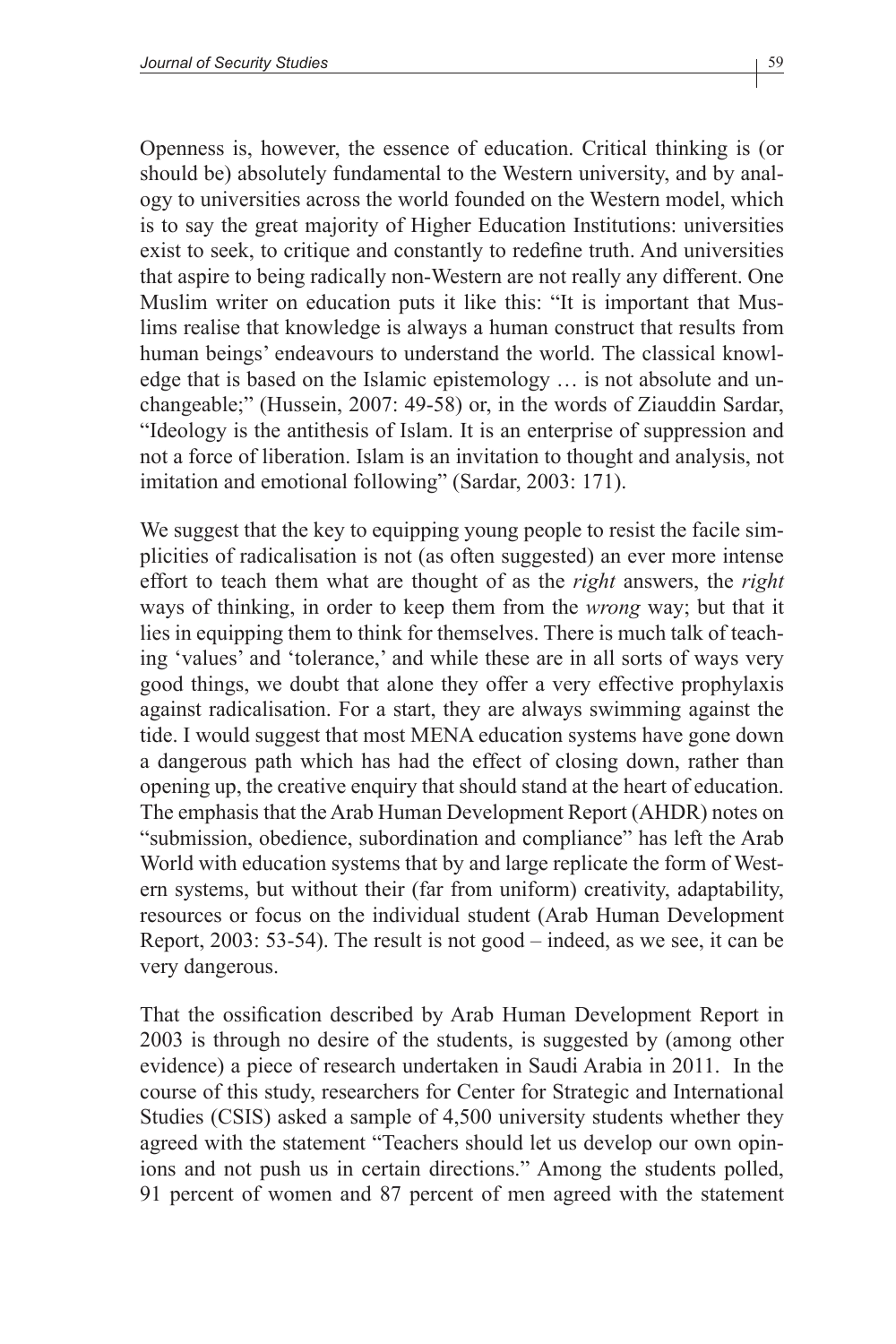(Schlaffer and Kropiunigg, 2011). This is a remarkable and positive expression of confidence and independence: although it may perhaps overstate the real appetite for uncomfortable challenge to received complacency, it is still an overwhelming vote for teachers to equip their students to think, rather than to tell them what to think – to teach them *how*, not *what*. Evidently they do not do so at present. The sixth observation therefore is that the strongest and most reliable way in which to equip young men and women to resist radicalisation is to teach them to think critically – to question received ideas.

As we have set out above, explanations for the way radicalisation seems to be concentrated in STEM, rather than Humanities and Social Sciences students, take two main forms. The first is that there is that the STEM and medical faculties are elite faculties, attracting the intellectual and social elite, and that these fortunate students are differentially affected by opportunity and disappointment. The second is that there is something intrinsic to the way the two groups of subjects are taught that forms different mentalities, and that these mentalities are more and less susceptible, when under pressure, to ideology of particular kinds. I shall end by suggesting a third explanation, which draws on both, but has to do with the entire educational philosophy and structure of states across MENA and beyond.

In all educational systems under consideration, the STEM and medical faculties form the pinnacle of the system – the focus of aspiration for the ambitious. Since Independence they have provided the route for consolidation of the social elite and to greater and lesser extents at different times, elevators for social advancement for those from outside the social elite. It seems very possible that the way school education is imagined and structured begins the formation of mentalities, just as it structures the elites. That, in other words, the whole business of aspiration from an early level of schooling is targeted at particular elite subjects; that these subjects are taught in such a way as to encourage binary thinking; and that the result is a scientifically and technically trained elite which – disenchanted by the attenuation of those elite life-chances – is already predisposed, through the binary nature of its intellectual training, to thinking in ways that are ideologically susceptible to radicalisation.

Right across the region, children in secondary school are divided into two streams. The 'scientific stream' under whatever name it is known, represents the 'senior' stream. It is smaller and generally better taught than the literature or humanities stream, and there is competition to get into the former, not into the latter. Writing of Morocco, Charis Boutieri describes the process of allocation.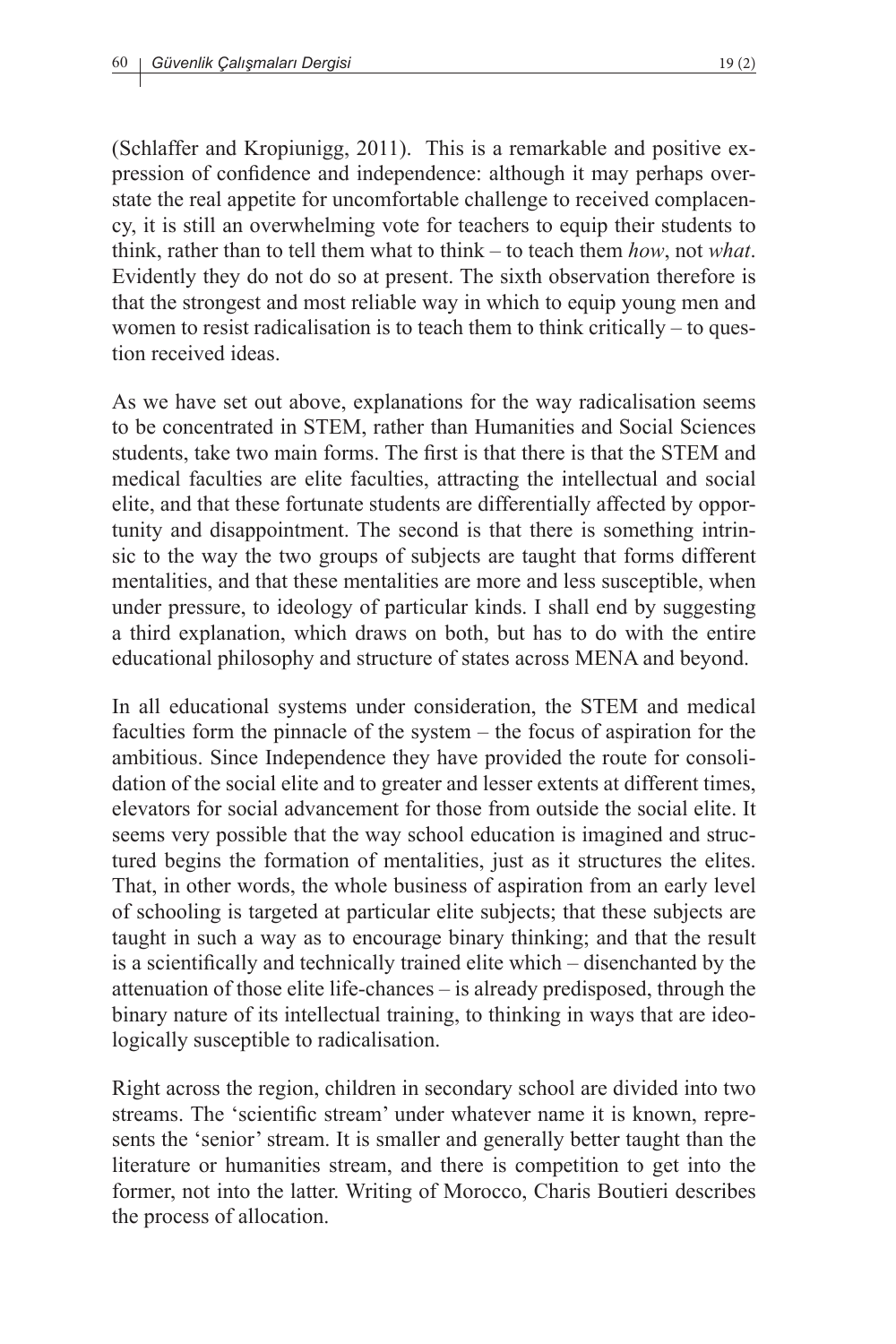Every public high school has an Orientation Committee that organizes the transition from college to lycée and determines students' allocation into tracks and branches, Although students can declare their preferred track … it is the Orientation Committee which makes a decision based on each students' grades. Zineb was cognizant of the fact that even though the majority of students choose the scientific orientation, the committee prefers to push students with the lowest averages into the humanities track. Her parents fervently rejected the humanities option because they feared that a high school diploma in humanities and a university degree in Arab literature or Religious Studies would condemn Zinab to unemployment (Boutieri, 2016: 39-40).

In Egypt the final year school exam that controls entry to university is divided in two - "the science exam is considered the more difficult and thus more prestigious. Less accomplished students often take the literature exam. Some universities only admit students who have taken the science exam" (Ketchley and Biggs, 2015). And this situation is, broadly, replicated or paralleled across the region. These exams are life-defining, winner-takes-all events, and in many countries are therefore the focus of wide-spread cheating and corruption: passing them well is all that matters, so that the methodology of passing, of getting 'the right' answer, often in multiple choice formats, becomes central. From this fact radiates outward the binarism that we are discussing.

What is really very interesting is that researchers examining the distribution of 'radical Islamists' by subject in Egypt, find not just that there are a significant number of engineers and scientists – but that radicals come from *those faculties for which the secondary school science exam is a prerequisite*. "Islamist students come from the academic elite: those who gain higher grades, and who have studied science rather than literature *at secondary school*" (Ketchley and Biggs, 2015). They tend in other words to share the pedagogical culture of science from the region's schools.

My contention is that that culture tends to be a culture of binary answers, of right and wrong, a desperate reaction to the demands of a vast, baggy and essentially unreformed curriculum. Of course this is not always the case: there are remarkable, creative teachers in every nation and every culture. But the odds are stacked against them. One writer, again addressing Egypt, asserts that the unreformed curriculum, caught between traditional and modern, is so bulky and so unmanageable that "memorisation and teaching to the exam became the most reasonable means for muddling through the large quantities of material for which the student was responsible in highstakes exams" (Moneim, 2016).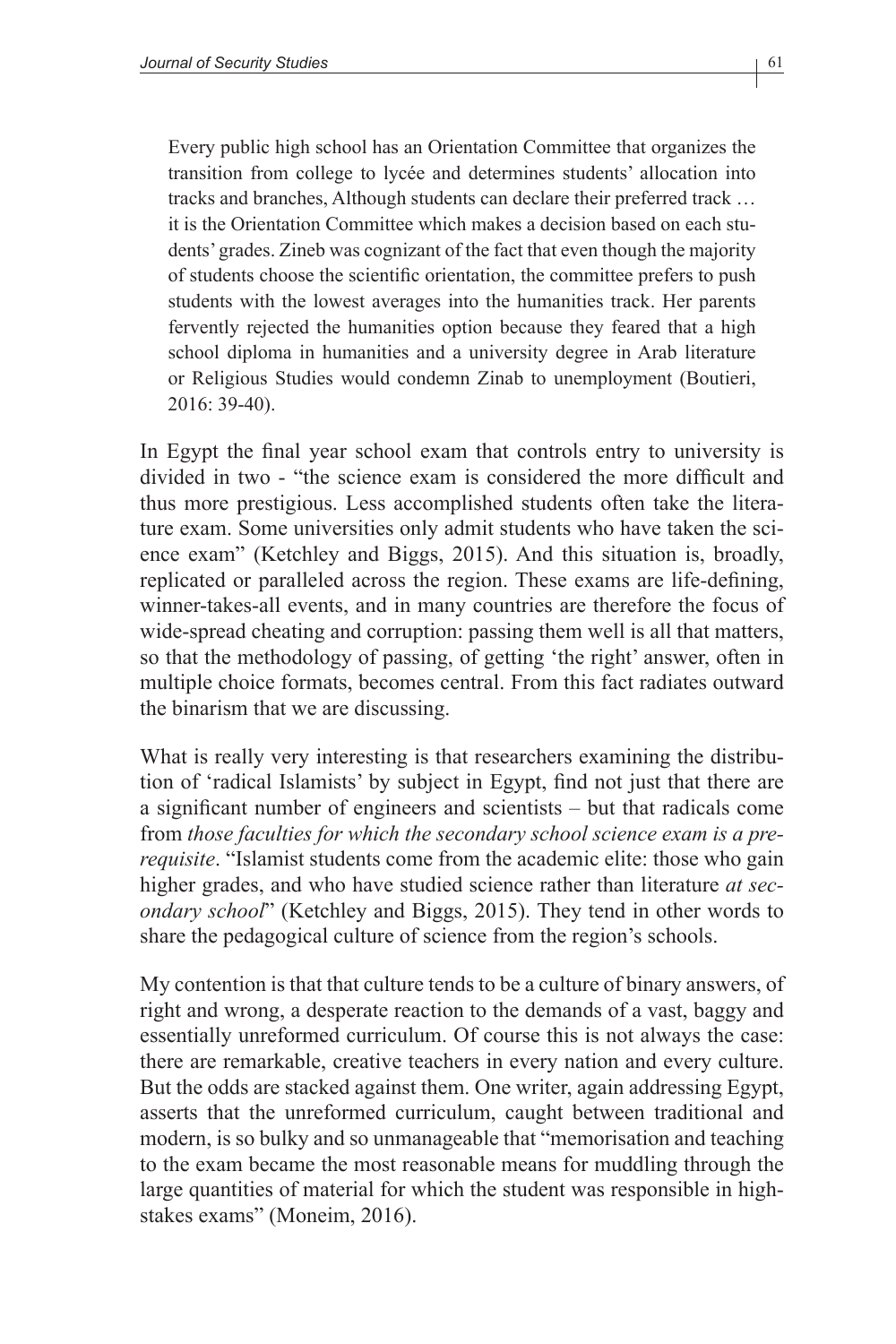Attempts to change this teacher-centred reproductive culture of learning have not been successful. There have been initiatives in several countries to introduce child-centred teaching but they run against the habits, fears, economic interests and inherited prejudices of teachers. As the World Bank sums it up;

In the late 1990s several MENA countries adopted pedagogical reforms with many of these characteristics (i.e. student-centred learning, competency-based curricula, and focus on critical thinking). Despite these efforts there is little evidence of a shift away from a traditional model of pedagogy. The main activities in the classroom in MENA continue to be copying from the blackboard, writing and listening to the teachers … Group work, creative thinking and proactive learning are rare (World Bank, 2008).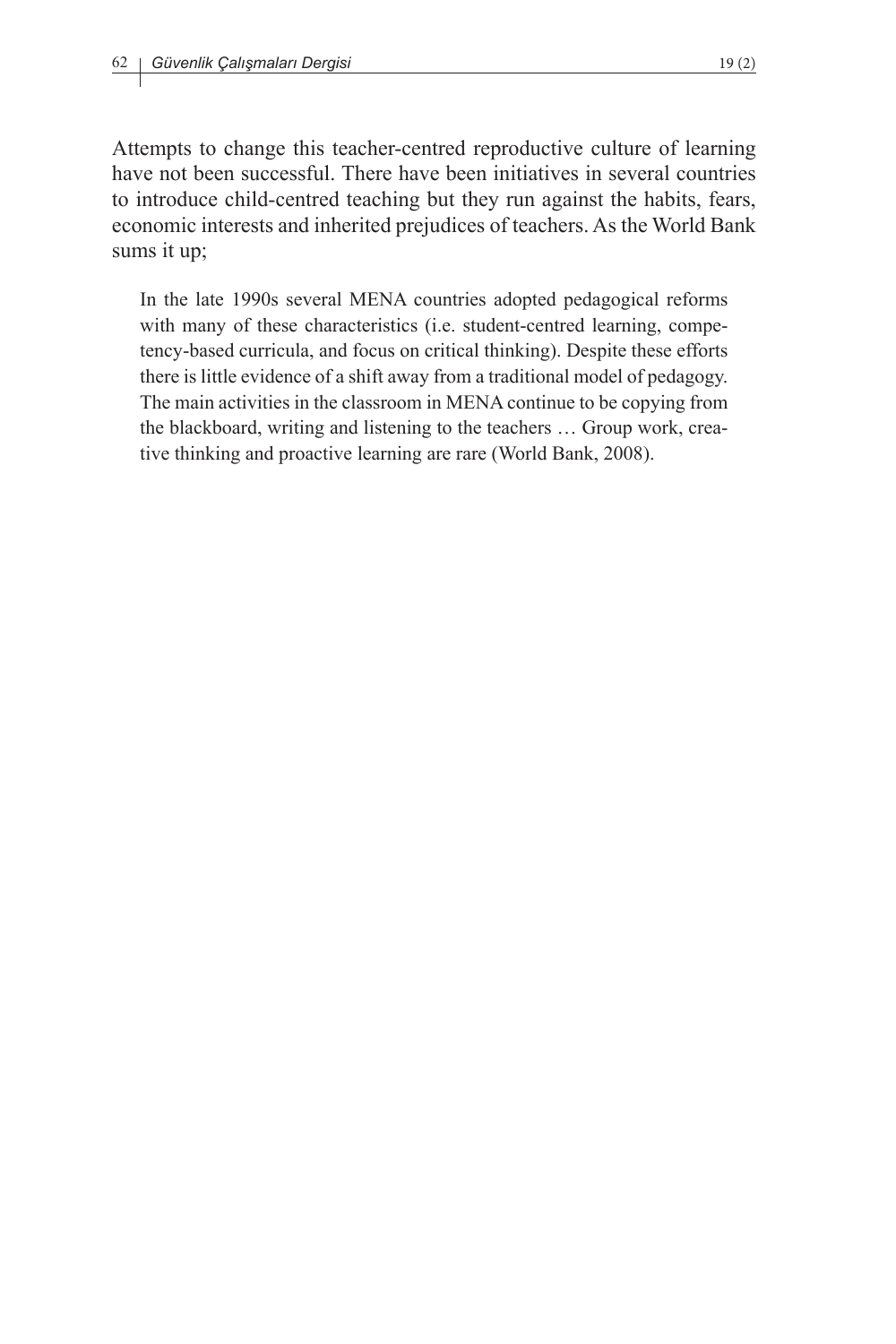## **Conclusion**

The seeds of susceptibility to radicalisation, at least in an intellectual sense, are sown in the school classroom. An education system – indeed a congeries of educational systems – progressively attenuate the possibility of the critical thinking that helps to immunize young minds against radicalisation. By the time they reach university, many of the brightest – elite – students have lost the critical open-mindedness they need to reject facile arguments. This is not about engineering, or science, or STEM. It is about the philosophy and practice of education at all levels that in selecting an elite, apply criteria that conduce to binary thinking.

The Vice-Chancellor of Oxford University, who is also a world-famous academic expert on terrorism, Louise Richardson, puts it as follows;

Any terrorist that I have ever met through my academic work had a highly over-simplified view of the world, which they saw in black-and-white terms. Education robs you of that simplification and certitude. Education is the best possible antidote to terrorism *(*Addressing the Going Global conference, 2015).

Very few of those who go through such an education become radicalised – it is a marginal phenomenon. But the opening up of school and university education to critical thinking and encouraging the questioning of received wisdom is the way to minimise it. Quite apart from the wider benefits to free and democratic societies. Eli Wiesel was right – "The fanatic has no questions, only answers. Education is the way to eliminate terrorism." (Jai, 2011). But education in itself is not the answer: it needs to be the right sort of education.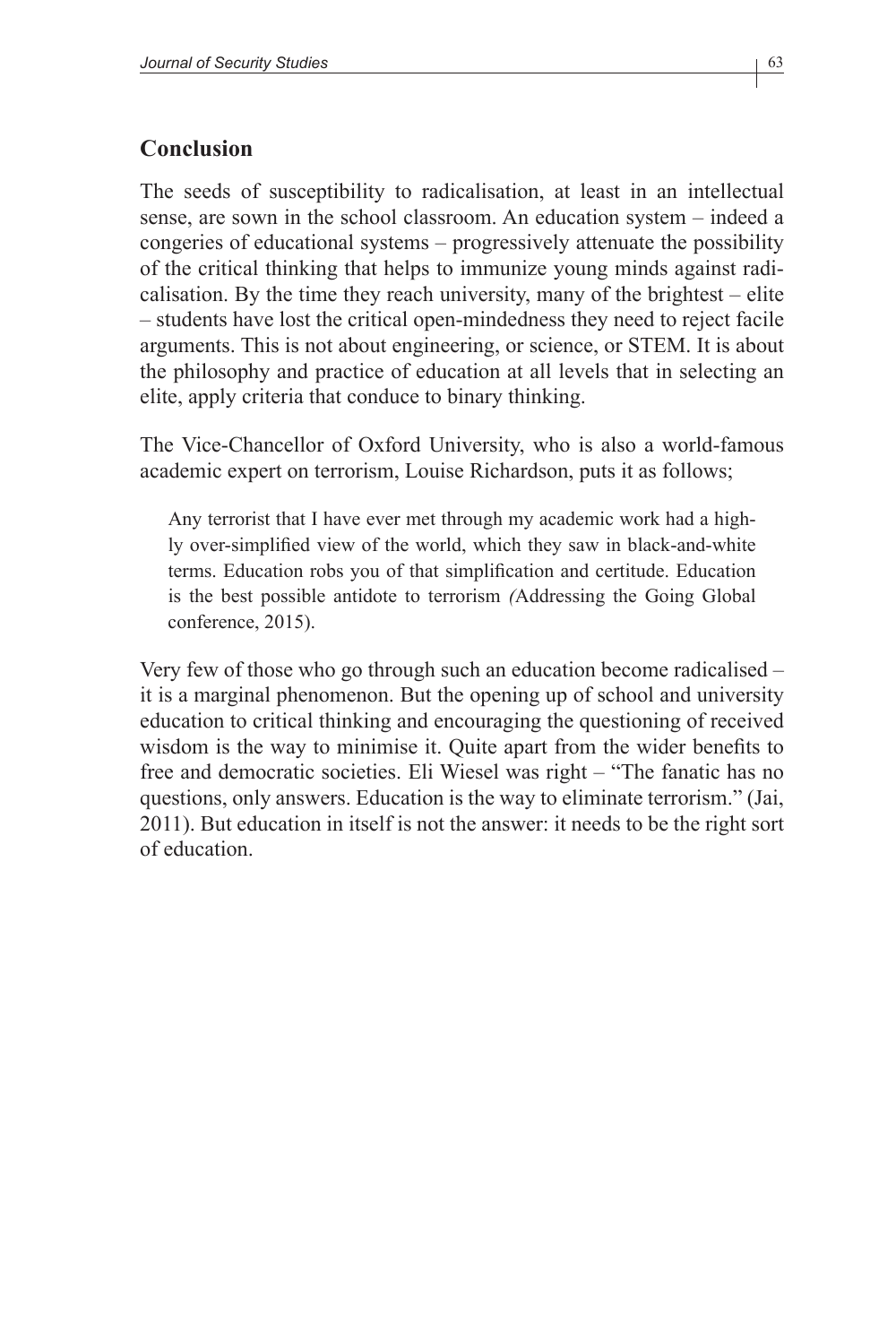### **References**

- "Les enfants gâtés des nouveaux états" Ali El Kenz, *Les Ingnieurs et le pouvoir*, Tiers-Mondle, 1995, vol 36, no 143, Addressing the Going Global conference, London 2nd June 2015
- Arab Human Development Report, **Building a Knowledge Society**, New York: UNDP, 2003
- BURKE, Jason. **Islamic militant groups' recruits likely to be well-educated, study finds***,* the *Guardian,* 5th October 2016
- Charis Boutieri, **Learning in Morocco**, Indiana University Press, 2016,
- Claude Berrebi, "Evidence about the link between education, poverty and terrorism among Palestinians", **Peace Economics, Peace Science and Public Policy**, vol 13, issue 1, 2007
- David Furceri, "Unemployment and Labour Market Issues in Algeria", **IMF Working Paper** WP/12/99, https://www.imf.org/external/pubs/cat/ longres.aspx?sk=25861.0
- Diego Gambetta and Steffan Hertog (2016). **Engineers of Jihad**, Princeton: Princeton University Press, 2016
- Diego Gambetta and Steffen Hertog*.* **Engineers of Jihad**, Sociology Working Papers 2007-10, Department of Sociology, Oxford University
- Driss Guerraoui, *Le chômage des jeunes et l'expérience de recrutement dans la function publique*, L'Observateur du Maroc, no 135, 1-7 November 2013
- "Education is Key to Tackling Radicalization", 2 June 2015, **British Council**, https://www.britishcouncil.org/education/ihe/news/education-keytackling-radicalisation
- **Egyptian Central Authority for Organisation and Administration**, 2009
- GÖLE, Nilüfer (1997) "Secularism and Islamism in Turkey: The Making of Elites and Counter-Elites", **Middle East Journal** 51, no 1.
- Graduate Labor Market Statistics (April 2016). **Department for Business Innovation & Skills**. https://www.gov.uk/government/uploads/system/ uploads/attachment\_data/file/518654/bis-16-232-graduate-labour-marketstatistics-2015.pdf,
- Hazem Kandil*, Inside the Brotherhood*, Cambridge, 2015.
- Jamie Bartlett, Jonathan Birdwell and Michael King, *The Edge of Violence: A Radical Approach to Extremism*, Demos, 2010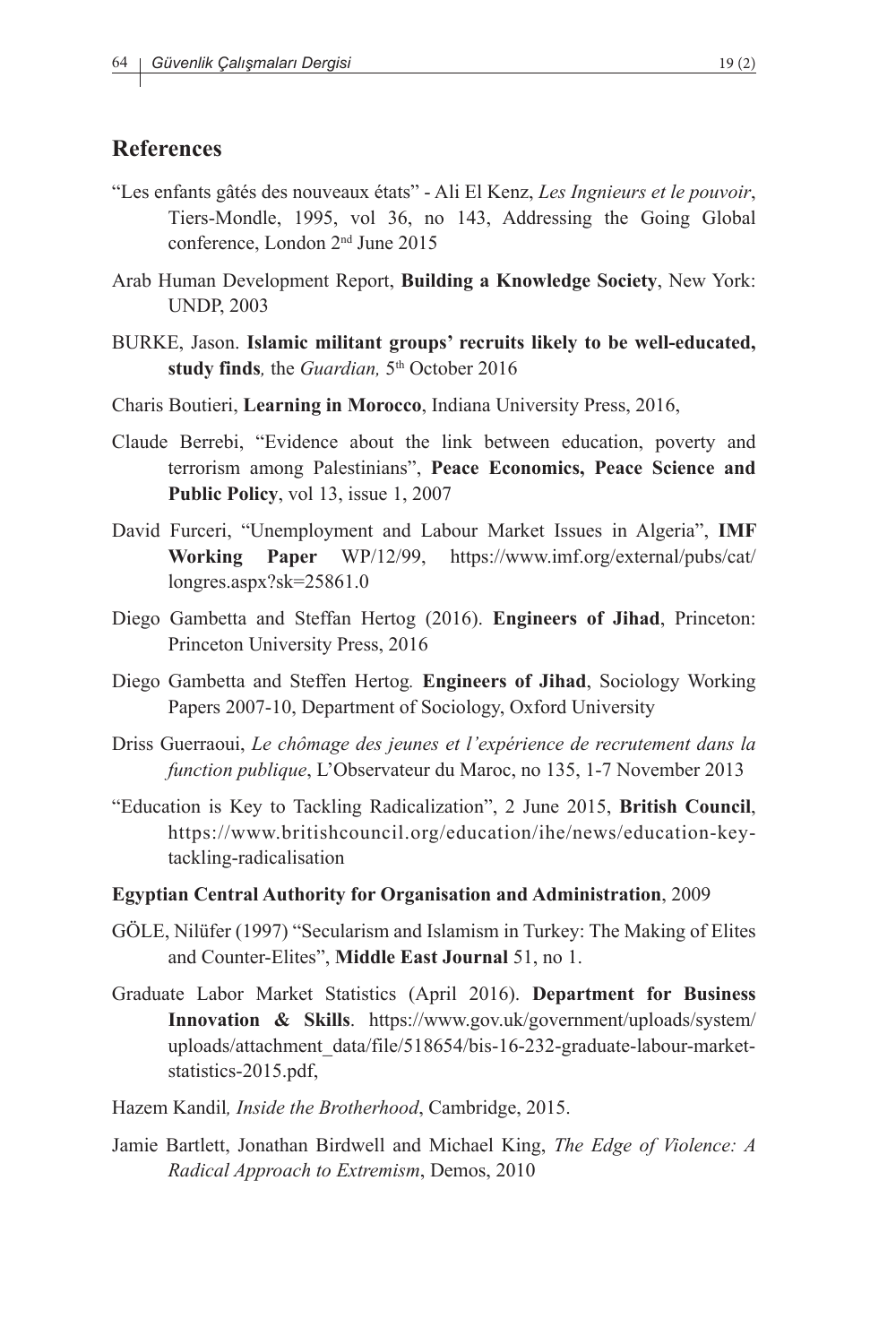- Mubaraz Ahmed, Milo Comerford and Emman el-Badawy (2016). "Milestones to Militancy, **Centre for Religion and Geopolitics**, http://www. religionandgeopolitics.org/jihad/milestones-militancy
- Mohamed Alaa Abdel Moneim, **A Political Economy of Arab Education**, London 2016
- Neil Ketchley and Michael Biggs, "The Social Context of Islamist Activism: Elite Students and Religious Education in Egypt", **Sociology Working Paper** 2015-04, Department of Sociology, University of Oxford, http://users. ox.ac.uk/~sfos0060/Islamiststudents.pdf
- RILEY, Donna (2008), **Engineering and Social Justice**, Morgan and Claypool.
- ROSE, Martin (November 2015). "Immunising the Mind: How can Education Reform Contribute to Neutralizing Violent Extremism?", **British Council. https://www.britishcouncil.org/sites/default/files/immunising\_the\_ mind\_working\_paper.pdf**
- SAGEMAN, Marc (2004). **Understanding Terror Networks**, Philadelphia: University of Pennsylvania Press.
- Sarah Brockhoff, Tim Krieger and Daniel Meierriecks, "Great Expectations and Hard Times: The (Nontrivial) Impact of Education on Domestic Terrorism", **CESifo Working Paper** no. 3817, Munich, May 2012
- Schwartz, Stephen (2008). "Scientific Training and Radical Islam", **Middle Eastern Quarterly**.
- SCHLAFFER, Edit & KRUPIUNIGG, Ulrich (November, 2011). "Saudi Youth: Unveiling the Force for Change". **Center for Strategic & International Studies**. Available at, http://www.women-without-borders.org/files/ downloads/111104\_Gulf\_Analysis\_Saudi\_Youth.pdf
- Suhailah Hussein, "Critical Pedagogy, Islamisation of Knowledge and Muslim Education", **Intellectual Discourse**, 2007, vol. 15, no. 1
- "The World is Going to University" (2015). **The Economist**, http://www. economist.com/news/leaders/21647285-more-and-more-money-beingspent-higher-education-too-little-known-about-whether-it
- Times Higher Education (2013). "Participation Rates: Now we are 50". https:// www.timeshighereducation.com/features/participation-rates-now-weare-50/2005873.article
- UNDP, *Egypt Human Development Report 2010*, New York: UNDP, 2010